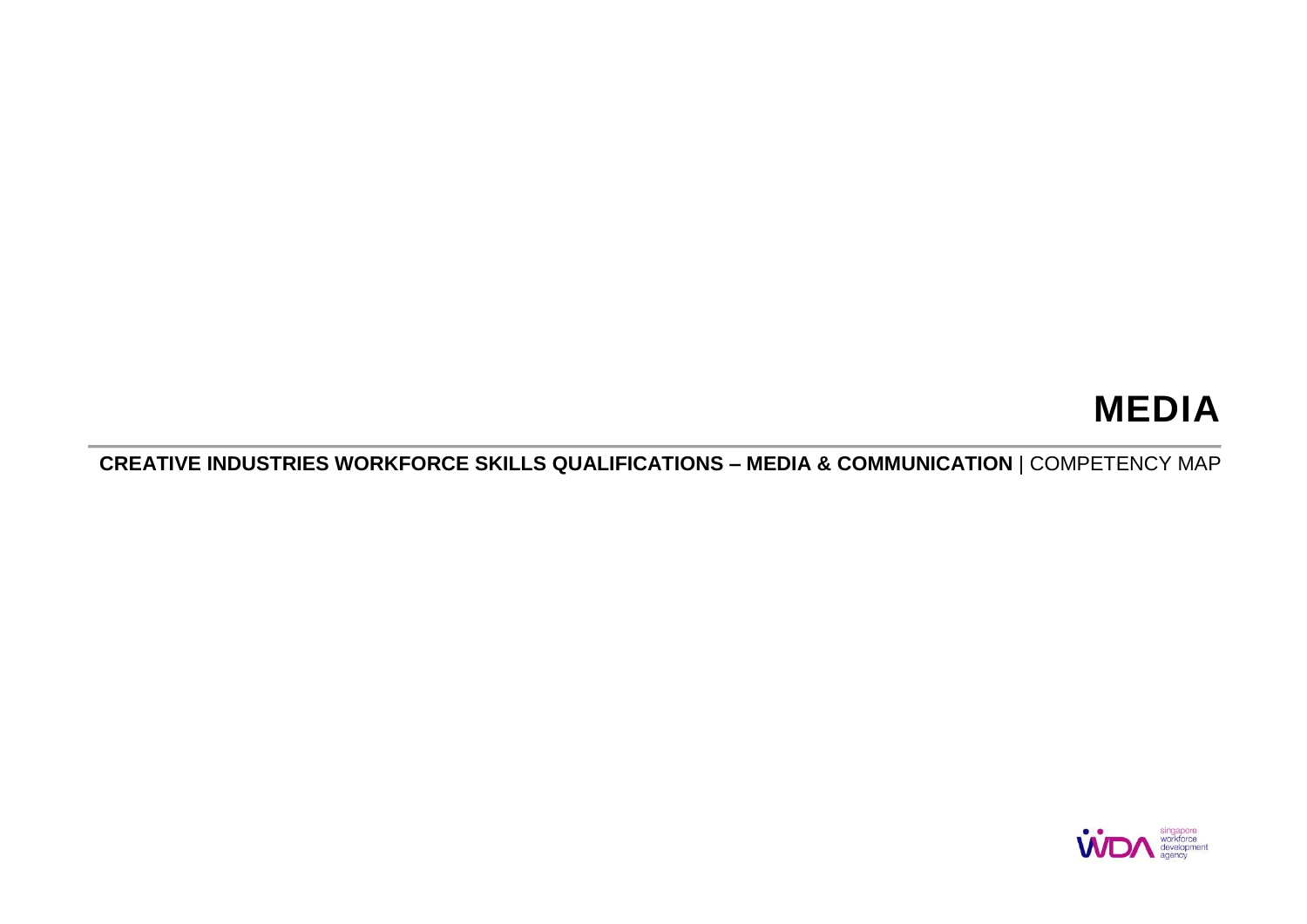## **INTRODUCTION** | MEDIA COMPETENCY MAP

### **INTRODUCTION TO THE MEDIA COMPETENCY MAP**

The Media Competency Map is part of the Creative Industries Workforce Skills Qualification (WSQ) Framework, which comprises 26 competency maps covering three Creative Industries clusters of Arts and Culture, Design, and Media and Communications.

| <b>ARTS AND CULTURE</b>  | <b>DESIGN</b>               | <b>MEDIA AND COMMUNICATIONS</b>           |
|--------------------------|-----------------------------|-------------------------------------------|
| <b>Creative Practice</b> | <b>Architecture</b>         | <b>Advertising</b>                        |
| <b>Cultural Heritage</b> | <b>Exhibition Design</b>    | <b>Broadcast</b>                          |
| <b>Events Management</b> | <b>Interior Design</b>      | <b>Direct &amp; Interactive Marketing</b> |
| <b>Performing Arts</b>   | <b>Industrial Design</b>    | <b>Digital Media - Animation</b>          |
| <b>Technical Theatre</b> | <b>Visual Communication</b> | Digital Media - Games Development         |
| <b>Visual Arts</b>       |                             | <b>Film &amp; Television</b>              |
|                          |                             | <b>Library &amp; Information Services</b> |
|                          |                             | Media                                     |
|                          |                             | <b>Music</b>                              |
|                          |                             | <b>Public Relations</b>                   |
|                          |                             | <b>Printing</b>                           |
|                          |                             | <b>Publishing - Book</b>                  |
|                          |                             | <b>Publishing - Magazine</b>              |
|                          |                             | <b>Publishing - Web</b>                   |

Each competency map of the Creative Industries WSQ Framework has been endorsed by Manpower Skills and Training Council that has been set up to steer the training and development of professionals in the Creative Industries.

This Media Competency Map provides an overview of the competencies required of different functions and job roles in the media profession. The development of the Media Competency Map was guided by the Media Key Purpose (IKP) and it was developed after detailed consultation with representatives from the following media agencies: GroupM Singapore Pte Ltd., MEC Singapore & Global Solutions, Starcom MediaVest, Singapore Media Academy, and the Media Development Authority (MDA).

Each of the competency units listed in this competency map are further developed into competency standards that provide information on the expected work activities, expected work outcomes and skills and knowledge required of a person to perform the work activities addressed by the competency standards. The competency units are further grouped together into qualifications to provide competency progression pathways for professionals in the Media sector.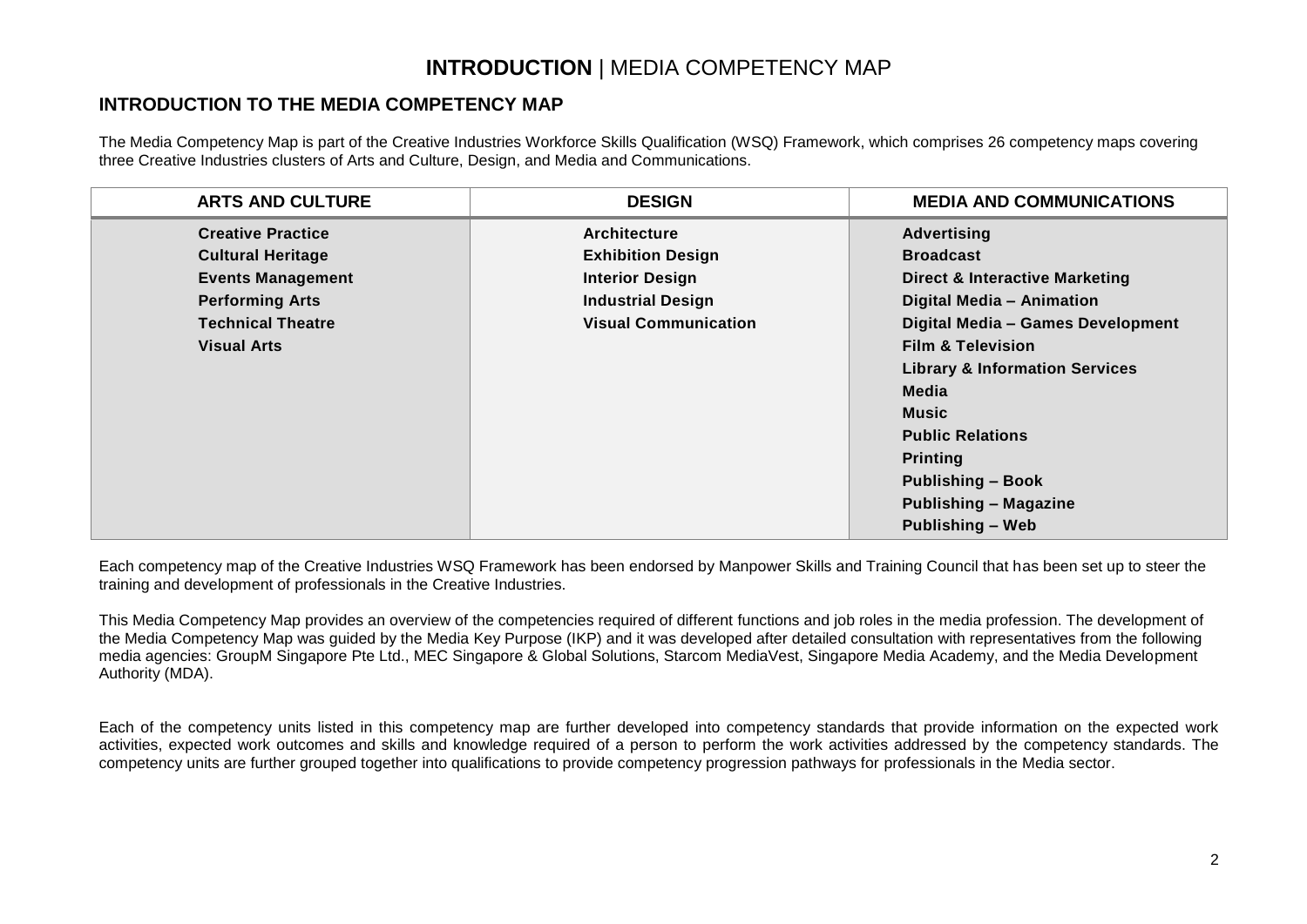## **INTRODUCTION |** MEDIA COMPETENCY MAP

The Media Competency Map serves as a resource for employers and individuals to chart training and development and career development pathways and for training providers to identify potential training programmes to develop and deliver.

The details of the competency standards and qualifications documents are recorded in separate documents from the Media Competency Map and should be read together to serve the needs of employers, individuals and training providers.

The Media Competency Map would be reviewed on a regular basis (i.e., at least every three years). This will help to ensure that the Media Competency Map is current and continually meet industry needs.

### **CONTENTS**

| Introduction Media Competency Map                                |    |
|------------------------------------------------------------------|----|
| <b>Industry Key Purpose</b>                                      | 4  |
| <b>Organisation Structure</b>                                    | 5  |
| <b>Competency Category</b>                                       | 6  |
| <b>Media Competencies</b>                                        | 8  |
| Generic / Cross-Sectoral WSQ Framework Competency Units Adoption | 12 |
| <b>Version Control</b>                                           | 13 |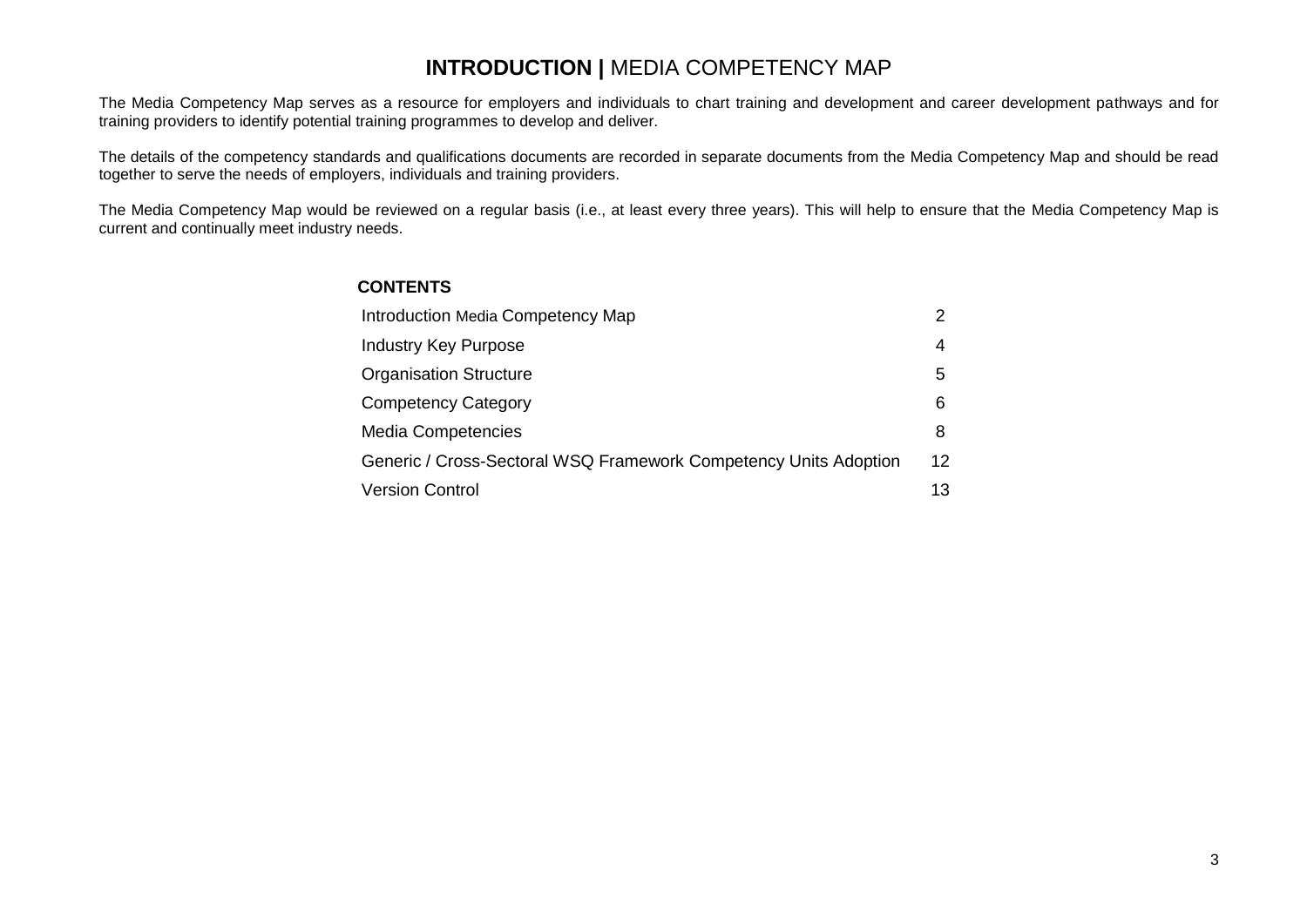## **INDUSTRY KEY PURPOSE |** MEDIA

### **Industry Key Purpose**

The Industry Key Purpose describes what the industry delivers in terms of product and services meeting the needs of industry, the attributes/attitudes of workforce, and the aspirations of the industry. The Key Industry Purpose provides guidance and direction in the development of the competency map and identification of competency units so as to ensure that the competency units listed in the competency map would help the industry to achieve its industry key purpose.

**Media Industry Key Purpose: To improve on media competency and delivery standards, enhance the quality of media and generate valuable media content and enrich life and society.**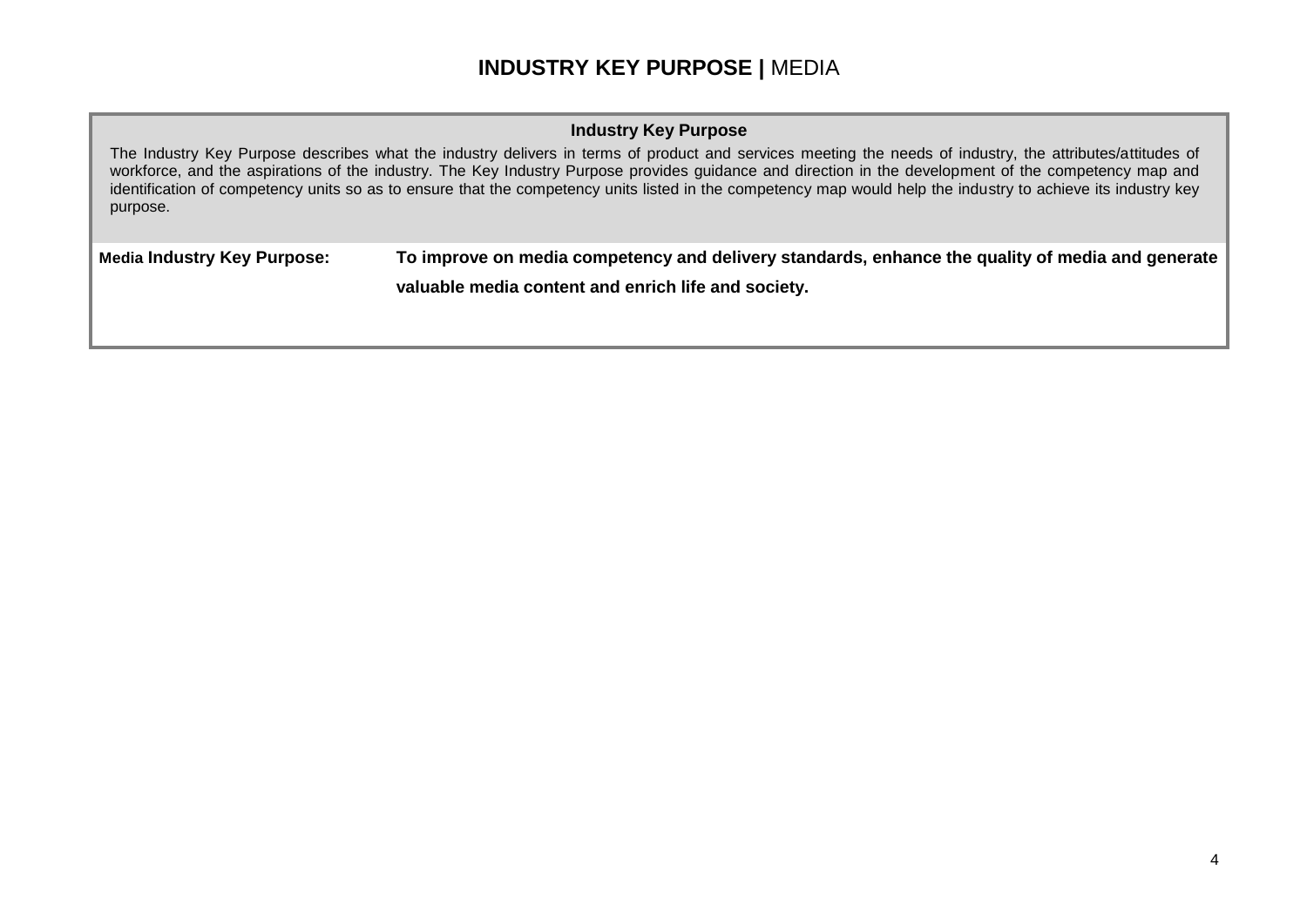## **ORGANISATION STRUCTURE |** MEDIA

### **Media Organisation Structure**

The Media Organisation Structure provides an overview of the various functions and job roles within a typical media agency. Competency Units are identified and sorted based on the functions, job role and WSQ qualifications level, to enable identification and development of appropriate training and development interventions by employers, individuals and training providers and to enable planning of progression and development pathways.

| <b>WSQ Qualifications Levels /</b><br><b>WSQ Competency Level</b> |   |       | <b>Functions in a Media Agency</b>                                                      |
|-------------------------------------------------------------------|---|-------|-----------------------------------------------------------------------------------------|
|                                                                   |   |       | <b>MEDIA</b>                                                                            |
| <b>WSQ Graduate</b><br><b>Certificate</b>                         | 6 | Roles | <b>Strategic Planning Director</b><br><b>Trading Director</b>                           |
| <b>WSQ Specialist</b><br>Diploma                                  | 5 |       | <b>Media Director</b><br><b>Research Director</b>                                       |
| <b>WSQ Diploma</b>                                                | 4 | dol   | <b>Media Planning Manager</b><br><b>Research Manager</b><br><b>Media Buying Manager</b> |
| <b>WSQ Advanced</b><br><b>Certificate</b>                         | 3 |       | <b>Media Executive</b><br><b>Research Executive</b>                                     |

| <b>WSQ Qualifications Level:</b> | There are four levels of WSQ qualifications in the Media Competency Map. Each level indicates the corresponding complexity of knowledge,<br>depth of skills and accountability that the job role demands. |
|----------------------------------|-----------------------------------------------------------------------------------------------------------------------------------------------------------------------------------------------------------|
| <b>Functions:</b>                | Functions are not meant to be equivalent to Departments. Functions indicate the typical broad work areas in a Media agency.                                                                               |
| Job Roles:                       | Job roles are not meant to be equivalent to Job Titles. An individual holding a job title of "Media Executive" may be involved in media<br>planning and related job scope.                                |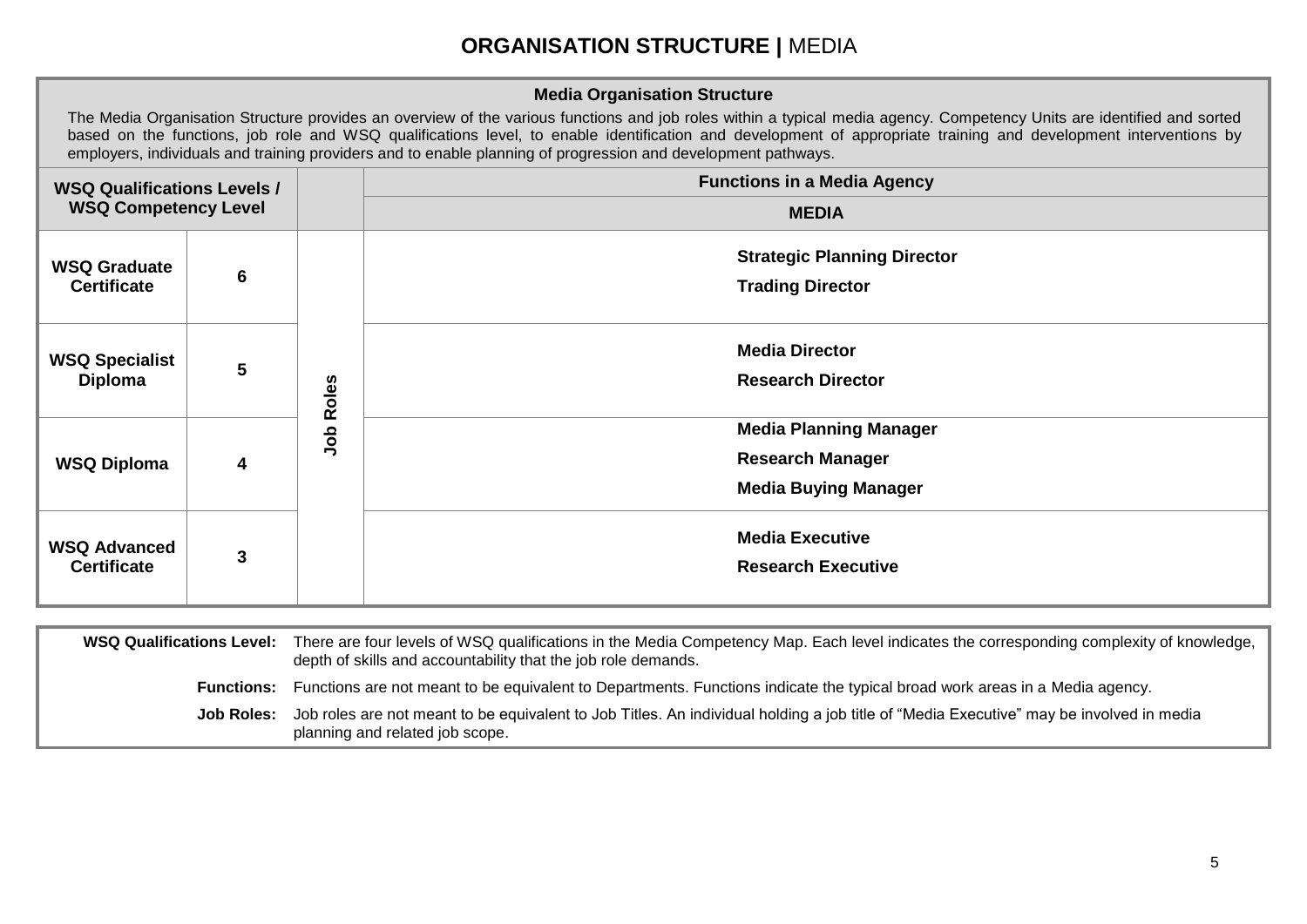# **COMPETENCY CATEGORY |** MEDIA

### **Competency Categories**

| The Competency Category indicates the functional nature of the skills and knowledge identified under a competency unit. The competency categories that are found |
|------------------------------------------------------------------------------------------------------------------------------------------------------------------|
| within the Creative Industries WSQ framework and relevant to the Media Competency Map and their descriptors are presented below.                                 |

| <b>Advertising (AD)</b>                                                                                                                                                                                     | <b>Marketing and Promotion (MPR)</b>                                                                                                                                 |
|-------------------------------------------------------------------------------------------------------------------------------------------------------------------------------------------------------------|----------------------------------------------------------------------------------------------------------------------------------------------------------------------|
| Covers skills and knowledge required for strategy, programming and production,<br>copywriting, promotion and sales, and research and planning to meet the needs of<br>the advertising brief for the client. | Covers skills and knowledge required for conceptualising, designing, implementing<br>opportunities for maximising sales and promotion of goods, services and people. |
| <b>Business Negotiation (BN)</b>                                                                                                                                                                            | <b>Market Research (MR)</b>                                                                                                                                          |
| Conduct negotiation for a range of business situations for win-win solutions.                                                                                                                               | Covers the process of systematic gathering, recording and analysing of data about<br>customers, competitors and the market.                                          |
| <b>Business Operations (BO)</b>                                                                                                                                                                             | <b>Problem Solving (PS)</b>                                                                                                                                          |
| Covers the activities involved in the running of a business for the purpose of<br>producing goods / services and creating value.                                                                            | Covers research into problems, generation of solutions, selection and application of<br>solutions and evaluating the solution applied.                               |
| <b>Communications Competency Category (COM)</b>                                                                                                                                                             | <b>Project Management (PM)</b>                                                                                                                                       |
| This covers the transmission of thoughts, ideas and feelings from one mind to another<br>to accomplish tasks and to achieve goals.                                                                          | Covers organising and managing resources in such a way that the project is<br>completed within defined scope, quality, time and cost constraints.                    |
| <b>Direct Marketing (DM)</b>                                                                                                                                                                                | <b>Research (RES)</b>                                                                                                                                                |
| Covers the trackable, measurable results or Response generated by marketing<br>regardless of medium.                                                                                                        | Covers using gathering, analysing and interpreting information relevant to a specific<br>area of enquiry.                                                            |
| <b>Finance Competency Category (FIN)</b>                                                                                                                                                                    | <b>Strategy (STR)</b>                                                                                                                                                |
| Covers skills and knowledge required for basic budgeting to offering full coverage of<br>financial operations within an organisation.                                                                       | Covers long term plan of action designed to achieve the vision and goals of the<br>organisation.                                                                     |
| <b>Human Resource (HR)</b>                                                                                                                                                                                  | <b>Information Management (INF)</b>                                                                                                                                  |
| Covers the activities of recruitment, pay, performance management, promotions,<br>management relations and planning in an effective, legal, fair, and consistent manner                                     | Covers skills and knowledge required for collecting and disseminating information                                                                                    |
| <b>Interactive Media (IM)</b>                                                                                                                                                                               | <b>Strategy Planning &amp; Implementation (SPI)</b>                                                                                                                  |
| Covers skills and knowledge required for managing activities within media, ranging<br>from web design to interactive and multi-media.                                                                       | Develop business strategies and plans aligned with organisational objectives, make<br>strategic decisions and implement action plans to achieve long-term goals      |
| <b>Information Management (INF)</b>                                                                                                                                                                         |                                                                                                                                                                      |
| Covers skills and knowledge required for collecting and disseminating information                                                                                                                           |                                                                                                                                                                      |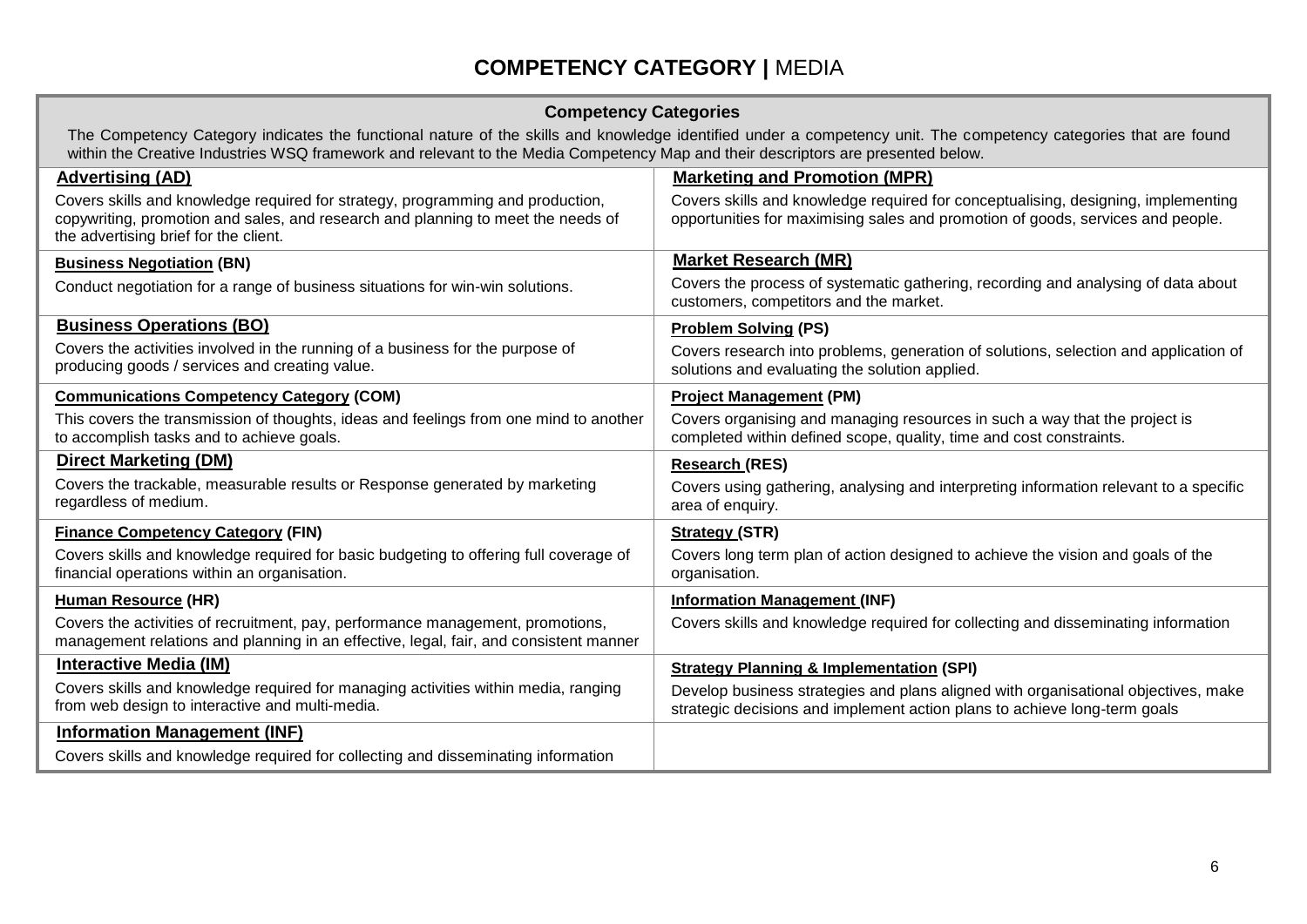# **COMPETENCY CATEGORY |** MEDIA

|                              | <b>Competency Units</b>                                                                                                                                                                                                                                                                                                                                                                           |  |  |
|------------------------------|---------------------------------------------------------------------------------------------------------------------------------------------------------------------------------------------------------------------------------------------------------------------------------------------------------------------------------------------------------------------------------------------------|--|--|
| <b>Competency unit:</b>      | A competency unit represents a set of work activities that can be undertaken by an individual, and the skills, knowledge and abilities<br>associated with the work activities that can be used to certify an individual's competence in performing the set of work activities                                                                                                                     |  |  |
| <b>Competency unit code:</b> | A competency unit code is assigned to each competency unit to identify the WSQ framework and competency category that the competency<br>unit originates from. The competency unit code also identifies the WSQ qualifications level that is associated with the competency unit<br>providing an indication of the level of complexity of skills and knowledge required under the competency unit. |  |  |
|                              | For example, for a competency unit coded as CI-RES-410S-0:                                                                                                                                                                                                                                                                                                                                        |  |  |
|                              | "CI" indicates that the competency unit originates from the Creative Industries WSQ framework;                                                                                                                                                                                                                                                                                                    |  |  |
|                              | 'RES' indicates that the competency unit originates from the competency category of "Research" competency category; '4' indicates that<br>it is pegged to WSQ qualifications level 4 which is WSQ Diploma level;                                                                                                                                                                                  |  |  |
|                              | • '10' is the serial number assigned to the competency unit;                                                                                                                                                                                                                                                                                                                                      |  |  |
|                              | 'S' indicates that the competency unit is usually a specialization unit when used by an individual to achieve a WSQ qualification, other<br>types of units include core units $(C')$ and elective units $(E')$ ; and                                                                                                                                                                              |  |  |
|                              | '0' indicates the version number of the competency unit which would increase as the competency unit is reviewed at every review cycle.<br>$\bullet$                                                                                                                                                                                                                                               |  |  |

The competency units of the Media Competency Map are presented according to the Functions in a Media agency in subsequent sections:

Media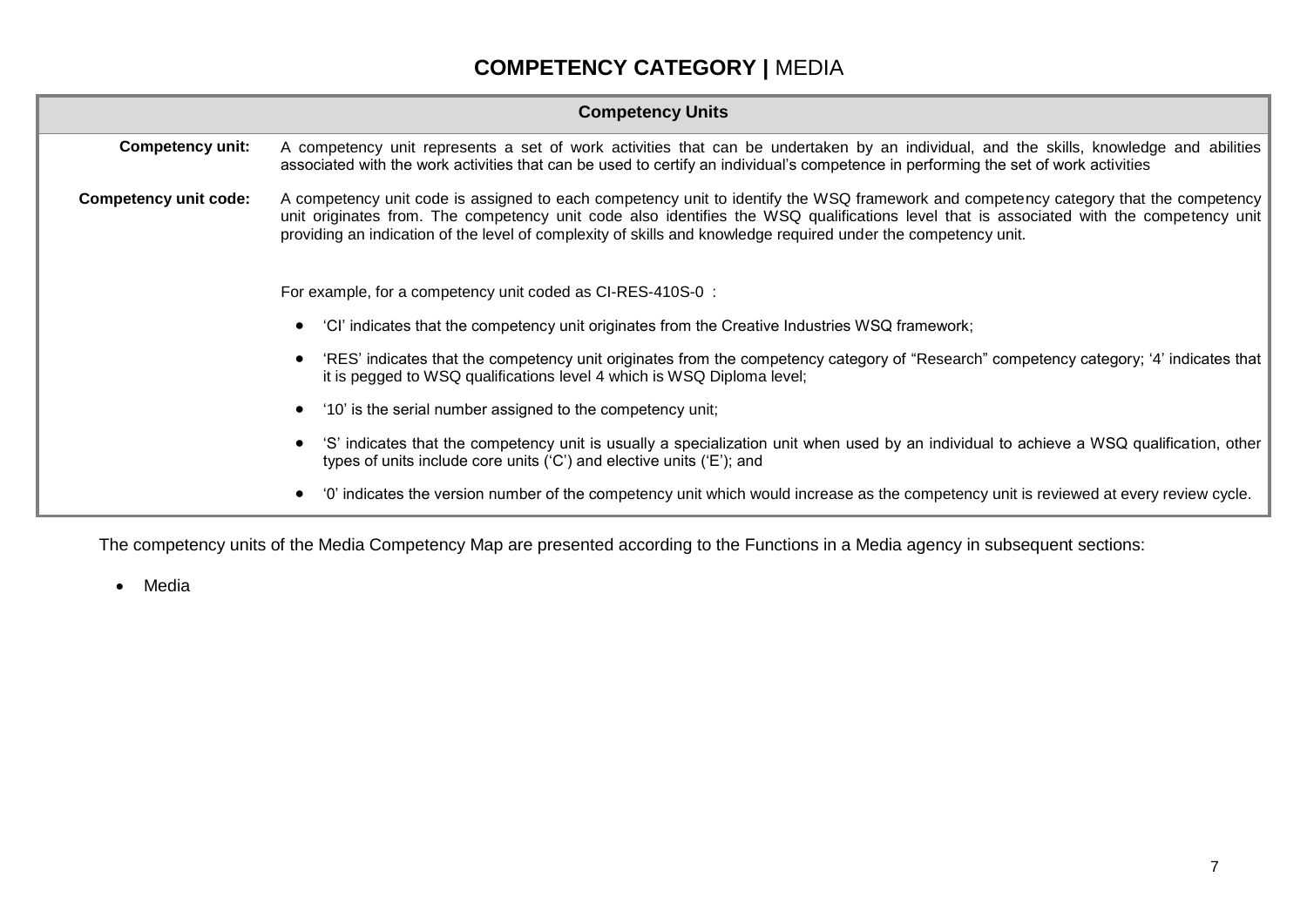# **MEDIA** | COMPETENCIES

**MEDIA** COMPETENCY MAP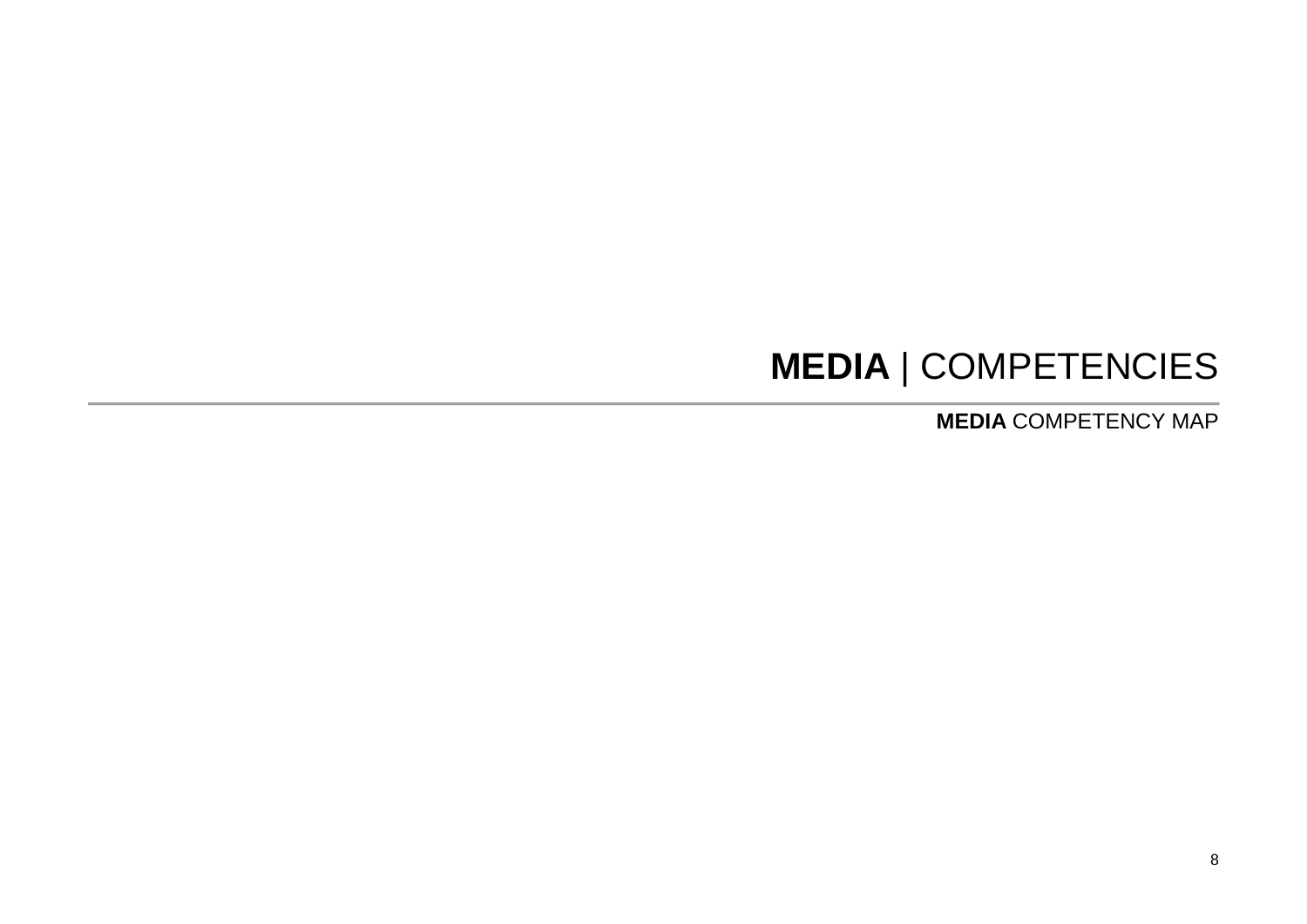## **MEDIA** | COMPETENCIES – MEDIA

| <b>WSQ Qual</b><br>Level | <b>Job Roles</b>                   | <b>Competency Unit</b><br>Code | <b>Competency Unit</b><br><b>Specialisation Competency Units</b>           |               | <b>Core Competency Units</b>                                                       |
|--------------------------|------------------------------------|--------------------------------|----------------------------------------------------------------------------|---------------|------------------------------------------------------------------------------------|
| 6                        | <b>Strategic</b>                   | BM-SPI-509E-1                  | Establish business strategies for the business<br>function *               | CI-BO-504C-0  | Manage risk *                                                                      |
|                          |                                    | CI-DM-504S-0                   | Manage the use of analytics and develop data<br>strategies *               | CI-COM-503C-0 | Develop communication strategies / plans and<br>manage the communication process   |
|                          | <b>Planning</b><br><b>Director</b> | CI-MPR-607S-0                  | Provide strategic direction and concept<br>development for client projects | CI-HR-601C-0  | Manage people                                                                      |
|                          |                                    |                                |                                                                            | CI-PM-605C-0  | Direct the scope and integration of multiple<br>projects / programmes *            |
|                          |                                    | CI-AD-505S-0                   | Purchase media and manage inventory                                        | CI-BO-504C-0  | Manage risk *                                                                      |
| 6                        | <b>Trading</b><br><b>Director</b>  | CI-CM-504E-0                   | Establish and manage contracts *                                           | CI-COM-503C-0 | Develop communication strategies / plans and<br>manage the communication process   |
|                          |                                    | CI-MPR-605S-0                  | Lead the negotiation and placement processes<br>to manage media resources  | CI-HR-601C-0  | Manage people                                                                      |
|                          |                                    |                                |                                                                            | CI-PM-605C-0  | Direct the scope and integration of multiple<br>projects / programmes *            |
|                          |                                    | CI-AD-603C-0                   | Manage the agency's business performance                                   | BM-IM-501E-1  | Facilitate innovation process within the<br>organisation *                         |
| 5                        |                                    | CI-MPR-605S-0                  | Lead the negotiation and placement processes<br>to manage media resources  | CI-COM-502E-0 | Present effectively to engage and manage your<br>audience *                        |
|                          | <b>Media Director</b>              | CI-MPR-606S-0                  | Manage the agency's portfolio of accounts                                  | CI-HR-502E-0  | Manage individual and team performance                                             |
|                          |                                    | CI-STR-601C-0                  | Develop, implement and review a business /<br>strategic plan               | CI-MPR-517C-0 | Review market performance and trends in order<br>to implement a marketing solution |
|                          |                                    | CI-STR-602C-0                  | Provide leadership across the organisation *                               | CI-PS-502E-0  | Resolve problems which impact on the work                                          |

\*Competency Standard available

#### **Legend of Competency Unit**

- **BM** Business Management WSQ Framework **HR** Human Resource Competency Category
- 
- 
- **BO** Business Operations Competency Category **PM**
- **COM** Communications Competency Category **PS** Problem Solving Competency Category
- **CM** Contract Management Competency Category **SPI** Strategy, Planning and Implementation
- **DM** Direct Marketing Competency Category **STR** Strategy Competency Category
- 
- **CI** Creative Industries WSQ Framework **IM** Interactive Media Competency Category<br> **AD** Advertising Competency Category **IM INTE** Marketing & Promotion Competency Cate
- **AD** Advertising Competency Category<br> **BO** Business Operations Competency Category<br> **BO** Business Operations Competency Category<br> **PM** Project Management Competency Category
	-
	-
	-
	-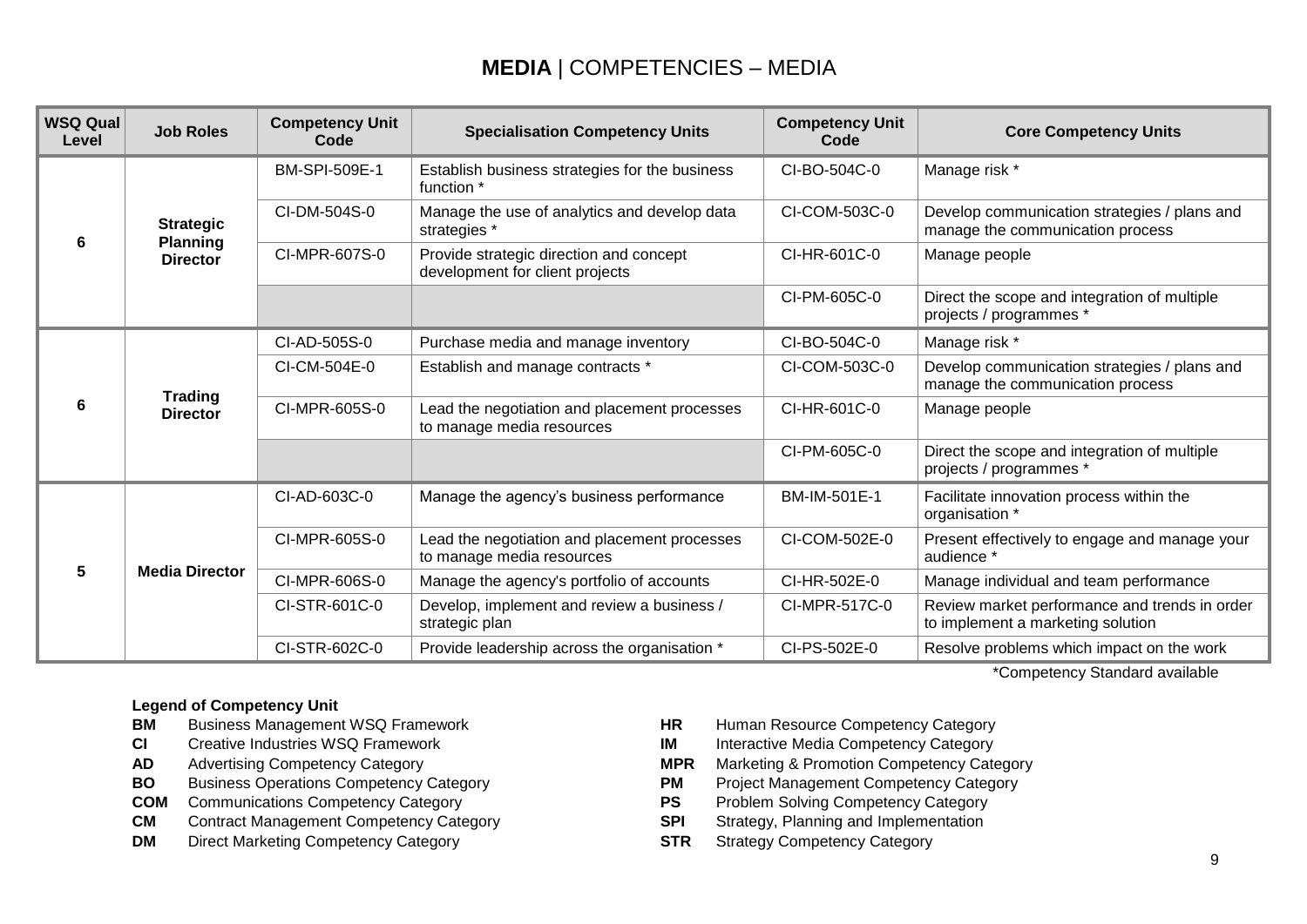## **MEDIA** | COMPETENCIES – MEDIA

| <b>WSQ Qual</b><br>Level | <b>Job Roles</b>                        | <b>Competency Unit</b><br>Code | <b>Specialisation Competency Units</b>                                                                              | <b>Competency Unit</b><br>Code | <b>Core Competency Units</b>                                                       |
|--------------------------|-----------------------------------------|--------------------------------|---------------------------------------------------------------------------------------------------------------------|--------------------------------|------------------------------------------------------------------------------------|
|                          |                                         | CI-MPR-516S-0                  | Provide strategic direction into consumer<br>behaviours                                                             | BM-IM-501E-1                   | Facilitate innovation process within the<br>organisation *                         |
|                          |                                         | CI-MR-502C-0                   | Plan and undertake market research to evaluate<br>marketing opportunities                                           | CI-PS-502E-0                   | Resolve problems which impact on the work                                          |
| 5                        | <b>Research</b><br><b>Director</b>      | CI-RES-502S-0                  | Understand and implement all types of research<br>and research tools                                                | CI-COM-502E-0                  | Present effectively to engage and manage your<br>audience *                        |
|                          |                                         |                                |                                                                                                                     | CI-HR-502E-0                   | Manage individual and team performance                                             |
|                          |                                         |                                |                                                                                                                     | CI-MPR-517C-0                  | Review market performance and trends in order<br>to implement a marketing solution |
| 4                        |                                         | <b>BM-COM-502E-1</b>           | Establish and maintain strategic business<br>partner relationships *                                                | CI-BO-407C-0                   | Implement the effective delivery of the business<br>plan                           |
|                          |                                         | CI-AD-406S-0                   | Develop a media planning strategy                                                                                   | CI-RES-405C-0                  | Research user trends and consumer tracks                                           |
|                          | <b>Media Planning</b><br><b>Manager</b> | CI-COM-503C-0                  | Develop communication strategies / plans and<br>manage the communication process                                    |                                |                                                                                    |
|                          |                                         | CI-FIN-306E-0                  | Manage budgets                                                                                                      |                                |                                                                                    |
|                          |                                         | CI-RES-410S-0                  | Research the client's brand                                                                                         |                                |                                                                                    |
|                          |                                         | CI-RES-404S-0                  | Plan, analyse and present research information                                                                      | CI-BO-407C-0                   | Implement the effective delivery of the business<br>plan                           |
| 4                        | <b>Research</b><br><b>Manager</b>       | CI-RES-411S-0                  | Research consumer data information to make<br>effective critical recommendations and insights<br>for media planning | CI-RES-405C-0                  | Research user trends and consumer tracks                                           |
|                          |                                         | CI-RES-412S-0                  | Design and conduct primary research                                                                                 |                                |                                                                                    |

\*Competency Standard available

### **Legend of Competency Unit**

- **BM** Business Management WSQ Framework **HR** Human Resource Competency Category<br> **CI** Creative Industries WSQ Framework **HR** Interactive Media Competency Category
- 
- 
- **BO** Business Operations Competency Category **MR** Market Research Competency Category<br>**COM** Communications Competency Category **COM** Communications Competency Category
- **COM** Communications Competency Category
- **FIN** Finance Competency Category **RES** Research Competency Category
- 
- **CI** Creative Industries WSQ Framework **IM** Interactive Media Competency Category
- **AD** Advertising Competency Category<br> **BO** Business Operations Competency Category<br> **MR** Market Research Competency Category<br> **MR** Market Research Competency Category
	-
	-
	-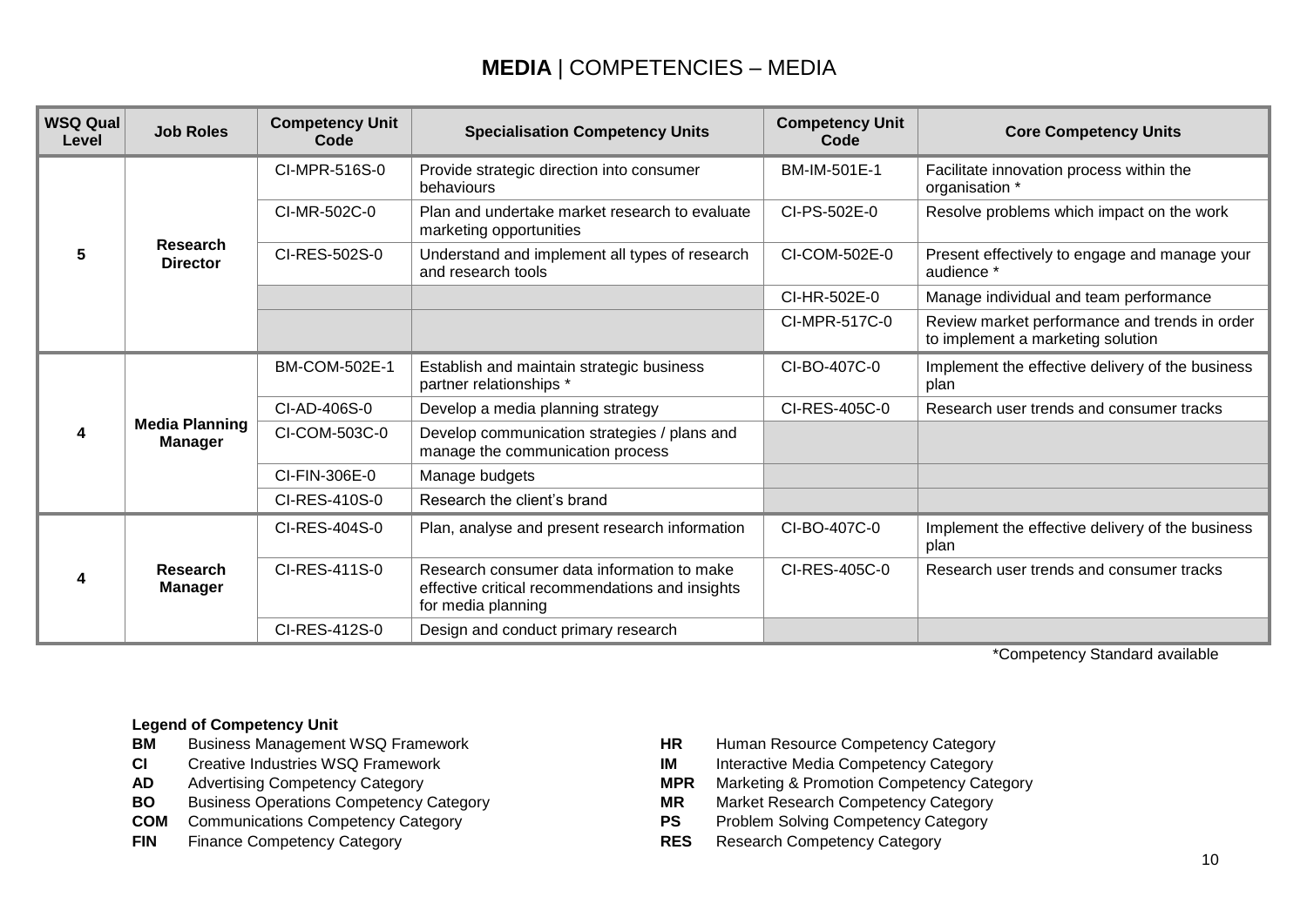## **MEDIA** | COMPETENCIES – MEDIA

| <b>WSQ Qual</b><br>Level | <b>Job Roles</b>                      | <b>Competency Unit</b><br>Code | <b>Specialisation Competency Units</b>                               | <b>Competency Unit</b><br>Code | <b>Core Competency Units</b>                                                         |
|--------------------------|---------------------------------------|--------------------------------|----------------------------------------------------------------------|--------------------------------|--------------------------------------------------------------------------------------|
| 4                        | <b>Media Buying</b><br><b>Manager</b> | BM-BN-501E-1                   | Manage and direct negotiations *                                     | CI-BO-407C-0                   | Implement the effective delivery of the business<br>plan                             |
|                          |                                       | BM-COM-502E-1                  | Establish and maintain strategic business<br>partner relationships * | CI-RES-405C-0                  | Research user trends and consumer tracks                                             |
|                          |                                       | CI-FIN-306E-0                  | Manage budgets                                                       |                                |                                                                                      |
|                          | Media<br><b>Executive</b>             | CI-AD-302S-0                   | Track media space and rates across all<br>platforms                  | CI-COM-306E-0                  | Make presentations                                                                   |
|                          |                                       | CI-AD-303S-0                   | Negotiate and purchase media space                                   | CI-HR-407C-0                   | Participate in, facilitate and promote effective<br>working of individuals and teams |
|                          |                                       | CI-COM-305C-0                  | Demonstrate knowledge of communication<br>services                   | CI-INF-205S-0                  | Collect, organise and maintain information                                           |
|                          |                                       | CI-RES-306S-0                  | Conduct competitive and post-buy analyses                            | CI-RES-307S-0                  | Track technology trends                                                              |
|                          |                                       |                                |                                                                      | CI-RES-310S-0                  | Track consumer trends                                                                |
|                          | Research<br><b>Executive</b>          | CI-RES-207S-0                  | Provide research assistance                                          | CI-COM-306E-0                  | Make presentations                                                                   |
|                          |                                       | CI-RES-308S-0                  | Investigate, analyse and document research<br>information            | CI-HR-407C-0                   | Participate in, facilitate and promote effective<br>working of individuals and teams |
|                          |                                       |                                |                                                                      | CI-INF-205S-0                  | Collect, organise and maintain information                                           |
|                          |                                       |                                |                                                                      | CI-RES-307S-0                  | Track technology trends                                                              |
|                          |                                       |                                |                                                                      | CI-RES-310S-0                  | Track consumer trends                                                                |

\*Competency Standard available

### **Legend of Competency Unit**

- **BM** Business Management WSQ Framework **COM** Communication Competency Category
- **CI** Creative Industries WSQ Framework **FIN** Competency Category
- 
- **AD** Advertising Competency Category **HR** Human Resource Competency Category **BN** Business Negotiation Business Operations Competency Category
- **BO** Business Operations Competency Category **RES** Research Competency Category
- 
- 
- 
- -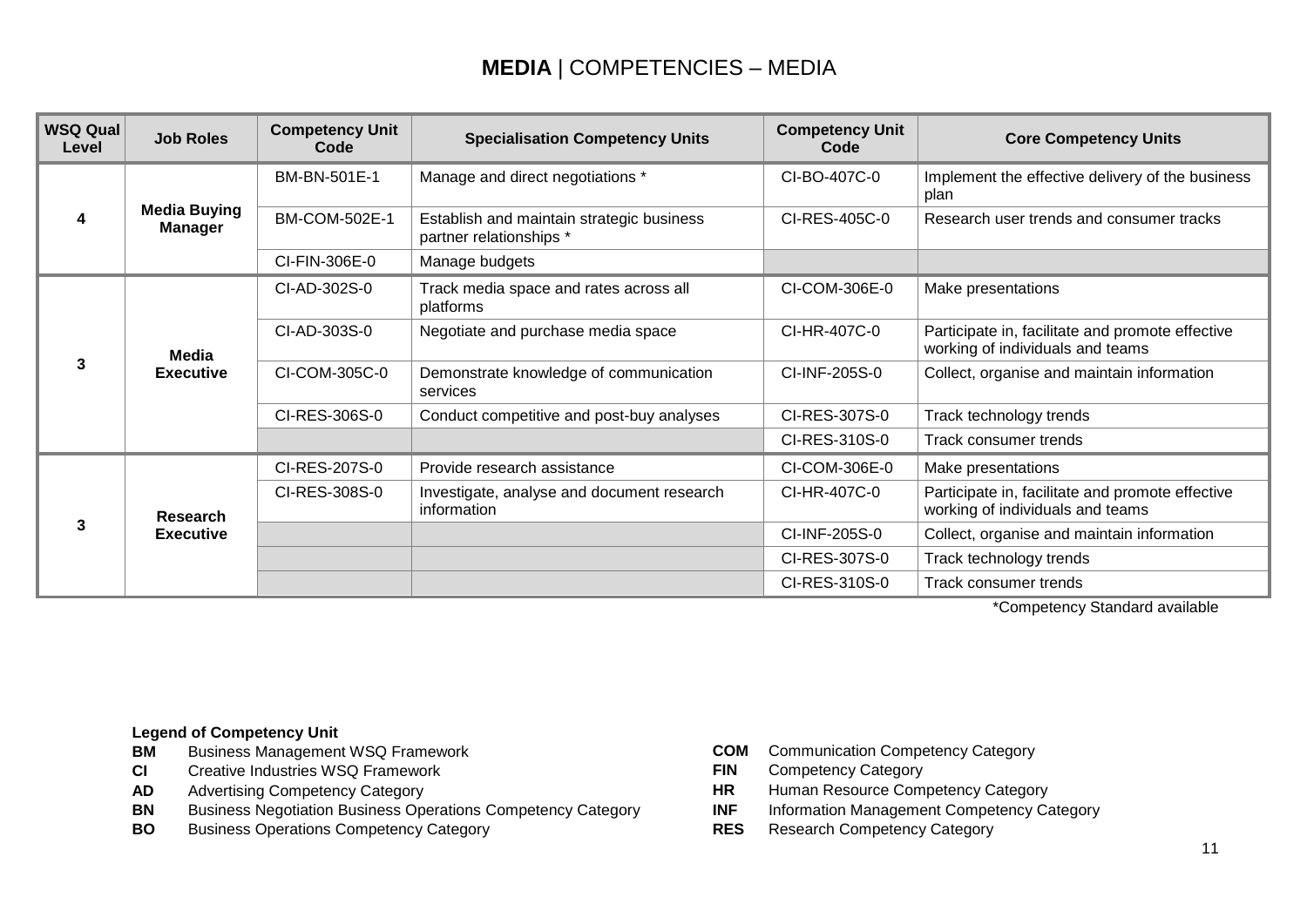### **GENERIC / CROSS-SECTORAL WSQ CU ADOPTION** | MEDIA

### **DEVELOPMENT OF T-SHAPED PROFESSIONALS IN MEDIA - GENERIC / CROSS-SECTORAL WSQ FRAMEWORK COMPETENCY UNITS ADOPTION**

Generic or cross-sectoral competencies refer to horizontal multi-disciplinary skills which workers serving in different occupations and job roles across different industries and sectors may apply in the course of their work. These competencies are encapsulated in WSQ frameworks such as Business Management (BM) and Leadership & People Management (LPM) WSQ.

Practitioners serving in the Creative Industries (CI) are expected to possess specialised job-specific competencies as well as a range of generic horizontal skills in functional areas including people management, communications and project management. To support their development into T-shaped professionals, appointed CI WSQ training partners (e.g. National CET Institute, CET Centres and Programme Partners) may adopt CUs from the BM and LPM WSQ frameworks for CI WSQ programme implementation on a modular, integrated or qualification basis, subject to fulfilling applicable WSQ accreditation and funding related requirements.

While selected BM and LPM WSQ CUs are already imported into the CI WSQ Competency Maps, the range of job roles and associated competencies in CI Industries continue to expand and evolve rapidly such that other generic skills-in-demand may not have been readily imported. The flexibility accorded will enable CI WSQ training partners to design and implement WSQ programmes rapidly to meet the holistic skills development needs of CI practitioners while maintaining the integrity of CI WSQ and the WSQ system as a whole.